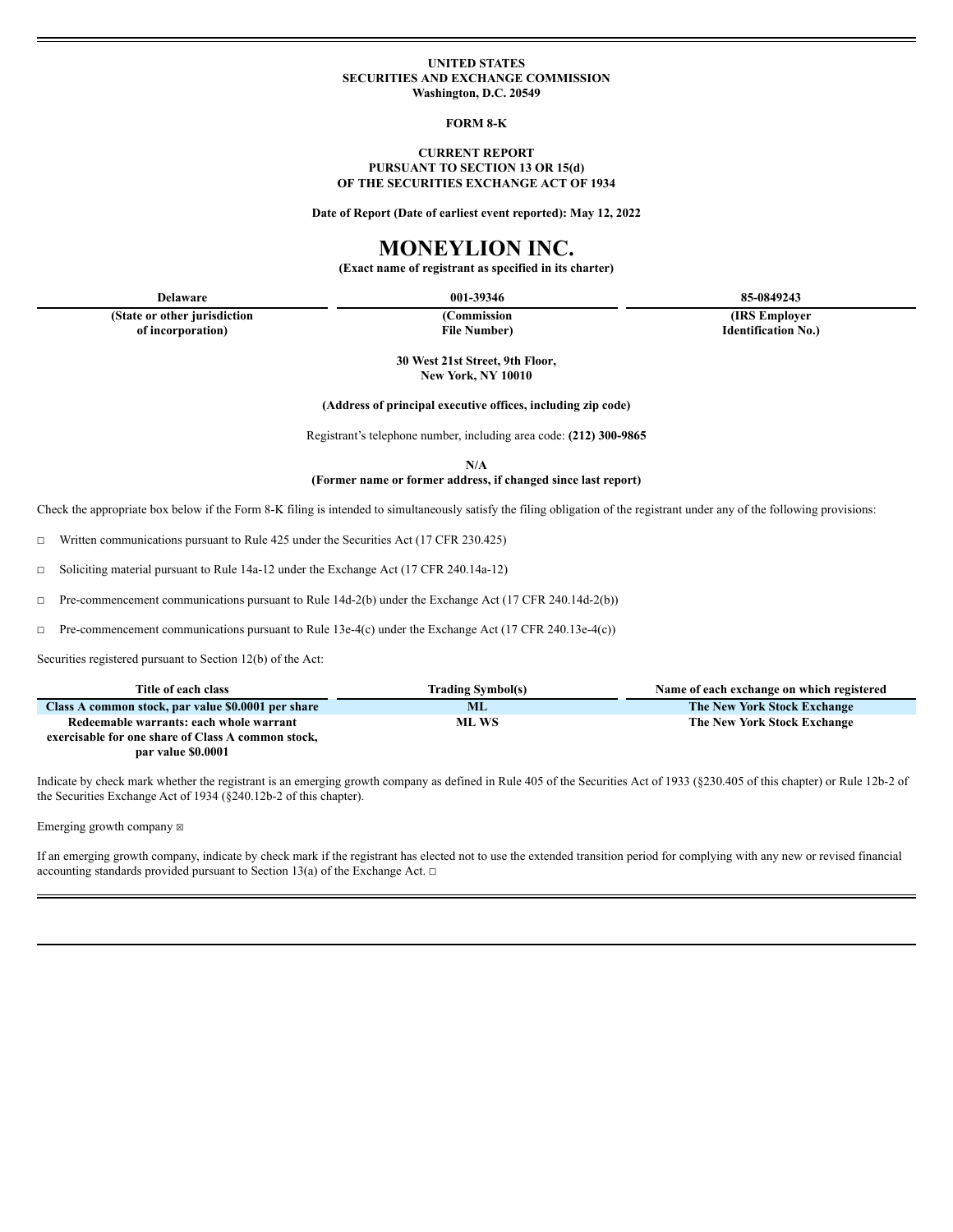## **Item 2.02. Results of Operations and Financial Condition.**

On May 12, 2022, MoneyLion Inc. ("MoneyLion") issued a press release announcing its financial results for the quarter ended March 31, 2022. A copy of the press release is attached hereto as Exhibit 99.1 to this report.

The information furnished pursuant to this Item 2.02, including Exhibit 99.1, is being "furnished" herewith and shall not be deemed "filed" for purposes of Section 18 of the Securities Exchange Act of 1934, as amended (the "Exchange Act"), or otherwise subject to the liabilities under that section, or incorporated by reference in any filing made by MoneyLion under the Securities Act of 1933, as amended, or the Exchange Act, regardless of any general incorporation language in such filings, except as shall be expressly set forth by specific reference in such a filing.

## **Item 9.01. Financial Statements and Exhibits**

## (d) Exhibits

| Exhibit No. | Description                                                                  |
|-------------|------------------------------------------------------------------------------|
| 99.1*       | Press release, dated May 12, 2022, issued by MoneyLion Inc.                  |
| 104         | Cover Page Interactive Data File (embedded within the Inline XBRL document). |

1

\* Furnished herewith.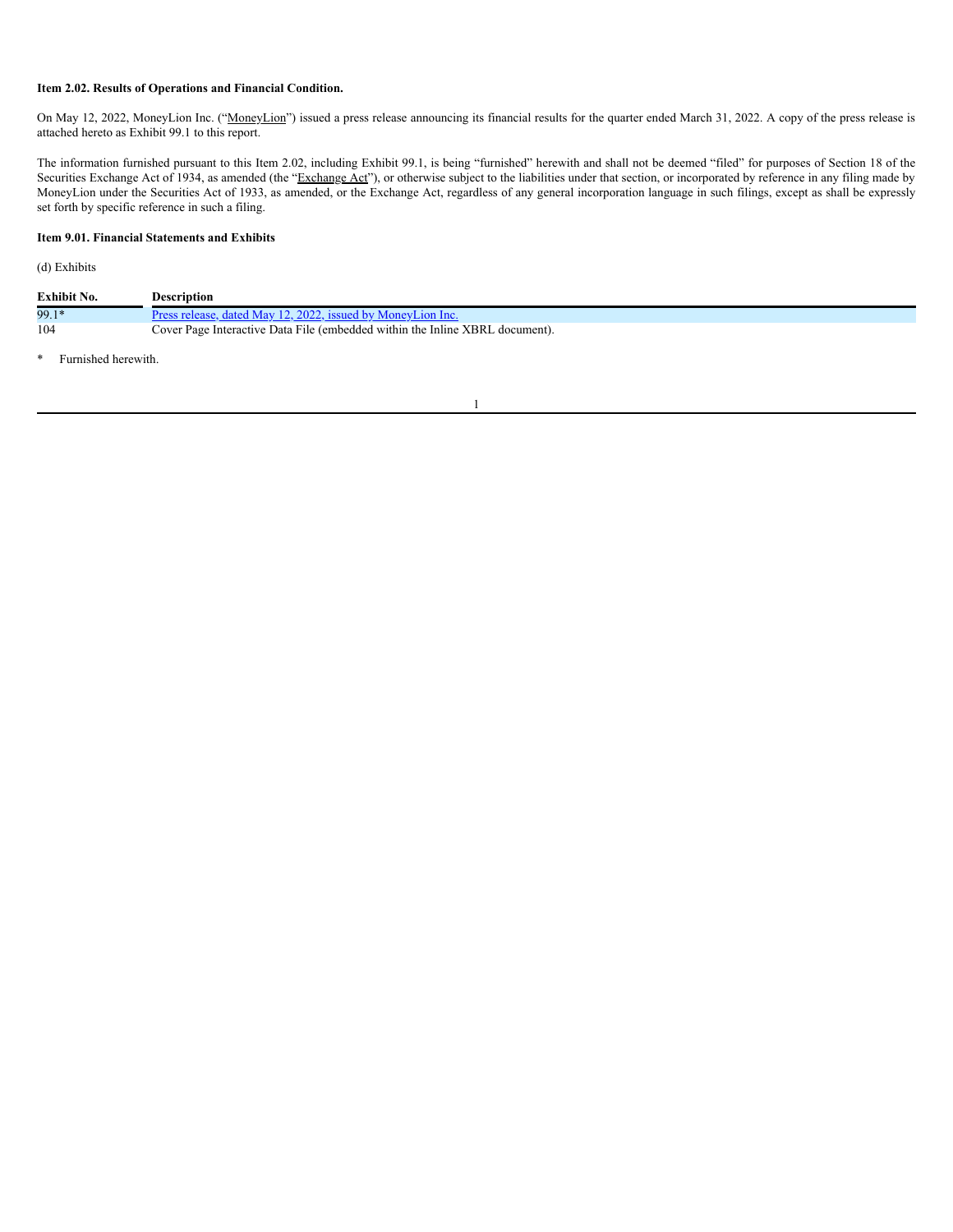## **SIGNATURES**

Pursuant to the requirements of the Securities Exchange Act of 1934, the registrant has duly caused this report to be signed on its behalf by the undersigned hereunto duly authorized.

## **MONEYLION INC.**

By: /s/ Richard Correia

Name: Richard Correia Title: Chief Financial Officer and Treasurer

Date: May 12, 2022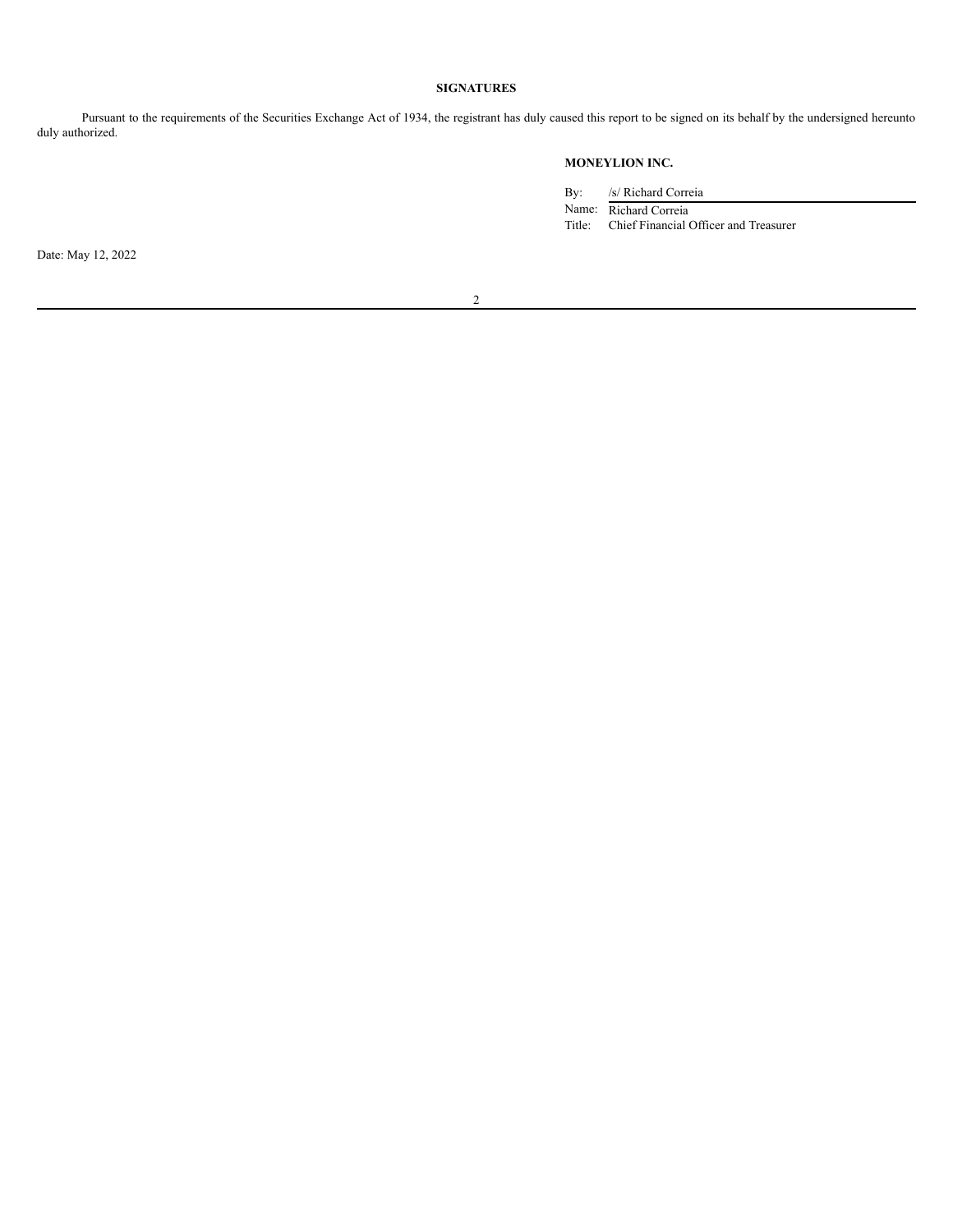

**MoneyLion Reports Record First Quarter 2022 Results and Reaffirms Full Year Guidance and Path to Profitability**

*Record Quarterly Adjusted Revenue up 105% Year-over-Year*

*Record New Customer Adds of ~645k; Total Customers Grew 117% Year-over-Year to 3.9 million*

Maintained Best-in-Class Unit Economics with \$16 CAC (from \$25 in Q4 2021), <6 Month Payback Period, and \$70+ ARPU<sup>1</sup>

*Management Reiterates 2022 Guidance and Breakeven Adj. EBITDA Target Exiting 2022*

*Q2 2022 Guidance Implies Accelerating Adj. Revenue Growth and Margin Improvement*

*Completed Acquisition of Even Financial, the Category-Leading Embedded Finance Marketplace*

**NEW YORK, NY, May 12, 2022 –** MoneyLion Inc. ("MoneyLion") (NYSE: ML), a leading digital financial services and lifestyle content platform, today announced financial results for the first quarter ended March 31, 2022. MoneyLion will host a conference call and webcast at 8:30 a.m. ET today. An earnings presentation and link to the webcast are available at investors.moneylion.com.

"We entered 2022 with strong momentum, we delivered our fifth consecutive quarter of triple-digit Adjusted Revenue growth and improved our operating leverage as we progress on our path to profitability," said Dee Choubey, co-founder and CEO of MoneyLion. "Adjusted Revenue increased 105% year-over-year in the first quarter, and we ended the quarter with 3.9 million Total Customers, up 117% year-over-year. These results reflect our durability through economic cycles with a unique ability to efficiently grow users and revenue while improving our strong unit economics."

Choubey continued, "With the close of our marketplace and media acquisitions, MoneyLion now offers both Consumer and Enterprise solutions. We expect this business model to diversify our revenue mix substantially as we add enterprise revenues and drive operating leverage through low-cost customer acquisition with powerful network effects."

"Our first quarter results and second quarter guidance reflect our confidence in MoneyLion's ability to achieve approximately 100% Adjusted Revenue growth in 2022 and breakeven Adjusted EBITDA exiting the year," said Rick Correia, MoneyLion's Chief Financial Officer.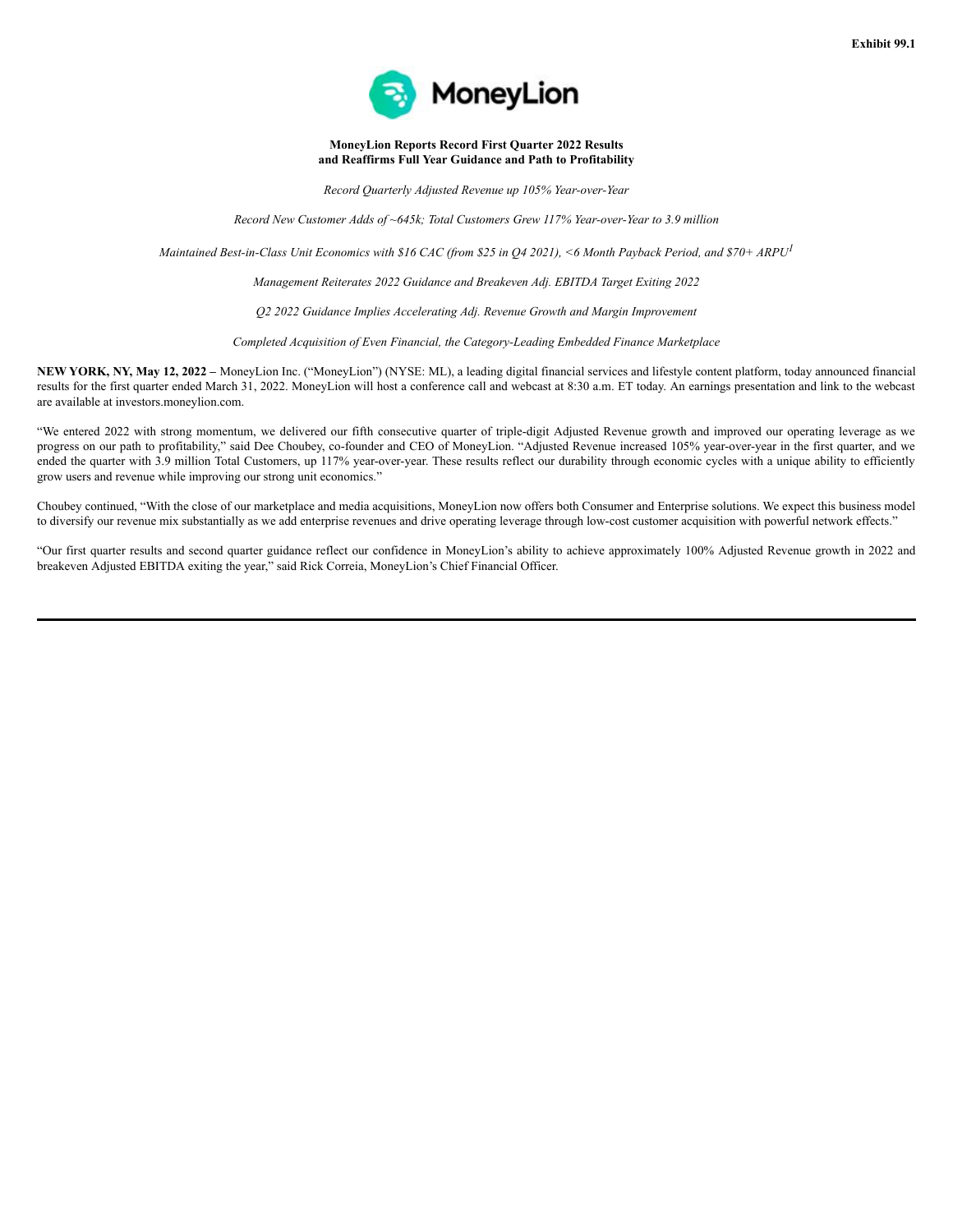## **Financial Results 2\***

|                              |    | <b>Three Months Ended March 31,</b> |    |           |            |  |  |  |
|------------------------------|----|-------------------------------------|----|-----------|------------|--|--|--|
| (in thousands)               |    | 2022                                |    | 2021      | $%$ Change |  |  |  |
| <b>GAAP</b>                  |    |                                     |    |           |            |  |  |  |
| Total revenues, net          | \$ | 69,714                              | -S | 33,130    | 110%       |  |  |  |
| Gross profit                 |    | 40,333                              |    | 19,294    | 109%       |  |  |  |
| Net income (loss)            |    | 131                                 |    | (73, 406) |            |  |  |  |
|                              |    |                                     |    |           |            |  |  |  |
| <b>Non-GAAP</b>              |    |                                     |    |           |            |  |  |  |
| <b>Adjusted Revenue</b>      | \$ | 66,477                              | -S | 32,485    | 105%       |  |  |  |
| <b>Adjusted Gross Profit</b> |    | 40,314                              |    | 19,418    | 108%       |  |  |  |
| Adjusted EBITDA              |    | (24, 939)                           |    | (1,213)   | __         |  |  |  |
|                              |    |                                     |    |           |            |  |  |  |
| (in millions)                |    |                                     |    |           |            |  |  |  |
| <b>Key Operating Metrics</b> |    |                                     |    |           |            |  |  |  |
| <b>Total Customers</b>       |    | 3.9                                 |    | 1.8       | 117%       |  |  |  |
| <b>Total Products</b>        |    | 9.0                                 |    | 5.1       | 76%        |  |  |  |
| <b>Total Originations</b>    | S  | 408                                 | \$ | 189       | 116%       |  |  |  |

Total revenues, net increased 110% to \$69.7 million in the first quarter of 2022. Adjusted Revenue increased 105% to \$66.5 million in the first quarter of 2022.

Gross profit increased 109% to \$40.3 million in the first quarter of 2022. Adjusted Gross Profit increased 108% to \$40.3 million in the first quarter of 2022.

MoneyLion recorded a net income of \$0.1 million for the first quarter of 2022 versus a loss of \$73.4 million in the first quarter of 2021. Adjusted EBITDA was (\$24.9) million for the first quarter versus (\$1.2) million in the first quarter of 2021, when adjusted for the following non-operating costs:

|                                                                                | <b>Three Months Ended</b><br>March 31, |           |                   |  |
|--------------------------------------------------------------------------------|----------------------------------------|-----------|-------------------|--|
|                                                                                | 2022                                   |           | 2021              |  |
|                                                                                |                                        |           | (in thousands)    |  |
| Net income (loss)                                                              | \$                                     | 131       | (73, 406)<br>- \$ |  |
| Add back:                                                                      |                                        |           |                   |  |
| Interest related to corporate debt                                             |                                        | 1,387     | 1,471             |  |
| Income tax expense (benefit)                                                   |                                        | (34,695)  | 25                |  |
| Depreciation and amortization expense                                          |                                        | 3,421     | 514               |  |
| Changes in fair value of warrant liability                                     |                                        | (3,910)   | 31,230            |  |
| Changes in fair value of subordinated convertible notes                        |                                        |           | 39,939            |  |
| Change in fair value of contingent consideration from mergers and acquisitions |                                        | 682       |                   |  |
| Stock-based compensation expense                                               |                                        | 3,268     | 518               |  |
| One-time expenses                                                              |                                        | 4,777     | 1,262             |  |
| Less:                                                                          |                                        |           |                   |  |
| Origination financing cost of capital                                          |                                        |           | (2,767)           |  |
| <b>Adjusted EBITDA</b>                                                         |                                        | (24, 939) | (1,213)           |  |

#### **Customer, Origination, and Product Growth**

Total Customers grew 117% to 3.9 million for the first quarter. Total Products of 9.0 million was up 76% for the first quarter. Total Originations grew 116% to \$408 million for the first quarter.

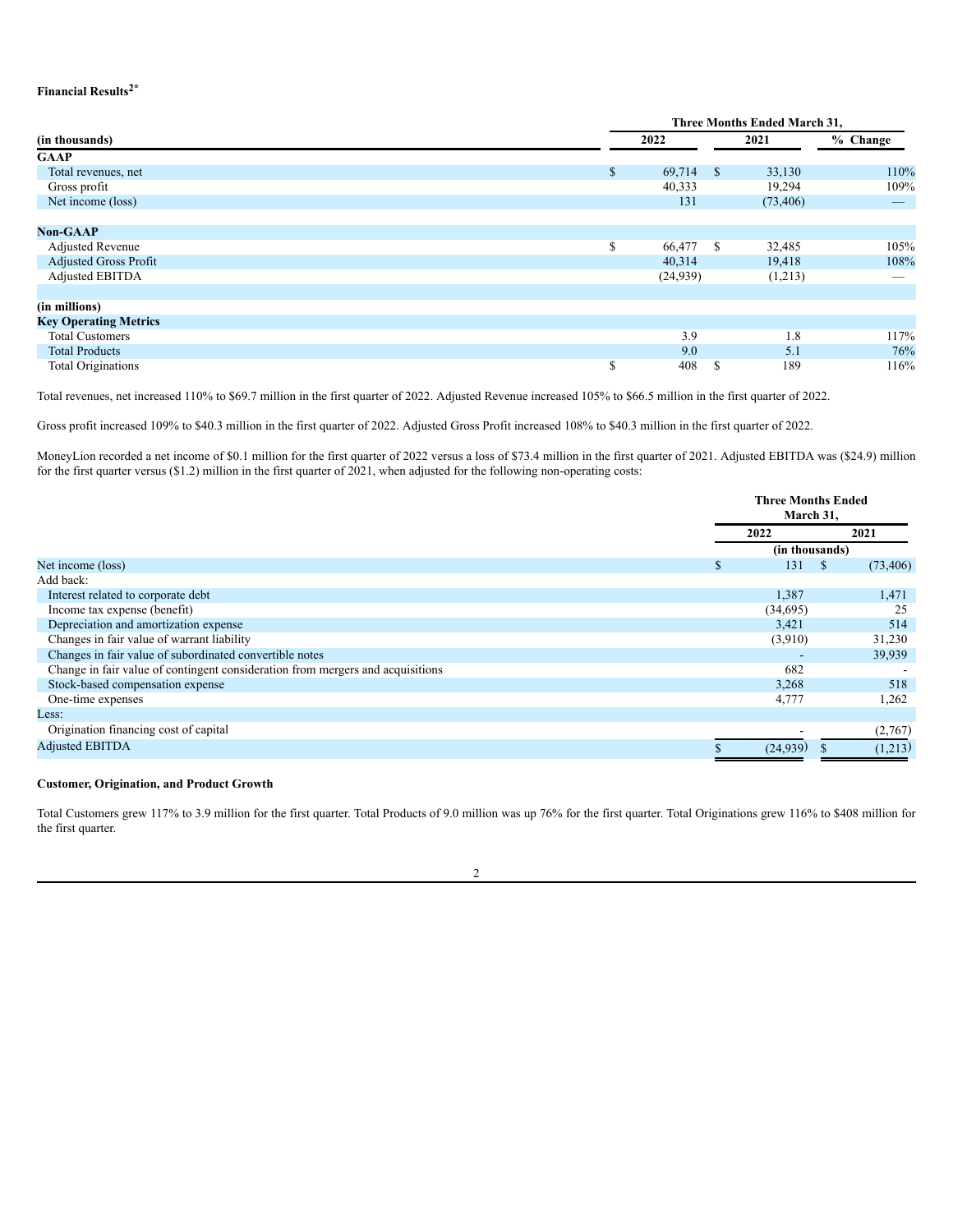#### **2022 Financial Guidance:**

For the full year 2022, MoneyLion is re-affirming previously provided guidance of:

- Adjusted Revenue of approximately \$325 to \$335 million, reflecting 100% year-over-year growth at the midpoint
- Adjusted Gross Profit margin of approximately 60% to 65%
- Adjusted EBITDA of approximately (\$50) to (\$45) million
- Targeting to exit 2022 with breakeven Adjusted EBITDA

For the second quarter of 2022, MoneyLion expects:

- Adjusted Revenue of \$78 to \$83 million, reflecting 121% year-over-year growth at the midpoint
- Adjusted Gross Profit margin of 60% to 65%
- Adjusted EBITDA of (\$20) to (\$15) million

(1) Customer Acquisition Cost ("CAC") reflects fully loaded acquisition spend per customer added, which is inclusive of performance marketing, brand marketing and onboarding data costs. Average Revenue per User ("ARPU") is calculated by dividing annualized Adjusted Revenue for the period by average Total Customers for the period.

(2) Adjusted Revenue, Adjusted Gross Profit and Adjusted EBITDA are non-GAAP measures. Refer to the definitions in the discussion of non-GAAP financial measures and the accompanying reconciliations below.

\* Based on information available to MoneyLion as of the date of this release and subject to the completion of its quarterly closing procedures and review by MoneyLion's independent registered public accounting firm.

## **Conference Call**

The Company will hold a conference call today at 8:30 a.m. ET to discuss its first quarter results. A live webcast will be available here and on MoneyLion's Investor Relations website at investors.moneylion.com. Please dial into the conference 5-10 minutes prior to the start time and ask for the MoneyLion first quarter 2022 earnings call.

Toll-free dial-in number: 1-877-502-7184 International dial-in number: 1-201-689-8875

Following the call, a replay of the webcast, as well as a transcript, will be available on the same website.

#### **About MoneyLion**

MoneyLion is a leading digital financial services and lifestyle content platform. MoneyLion's mission is to rewire the financial system to positively change the path of every hard-working American. MoneyLion uses its proprietary data advantage and technology to empower its customers. MoneyLion engages and educates its customers with daily, hyper-personalized money-related and money-adjacent content that is delivered through each customer's own content feed. MoneyLion provides its customers a full suite of financial and non-financial solutions, bundling its proprietary, low-cost financial products with products that are offered through its marketplace technology and network affiliate partners. MoneyLion also leverages its distinct data, technology, and network advantages to deliver leading embedded finance and marketplace solutions for enterprise customers. Since its founding in 2013, MoneyLion has empowered millions of Americans to take control of their finances and live their best financial life, every day.

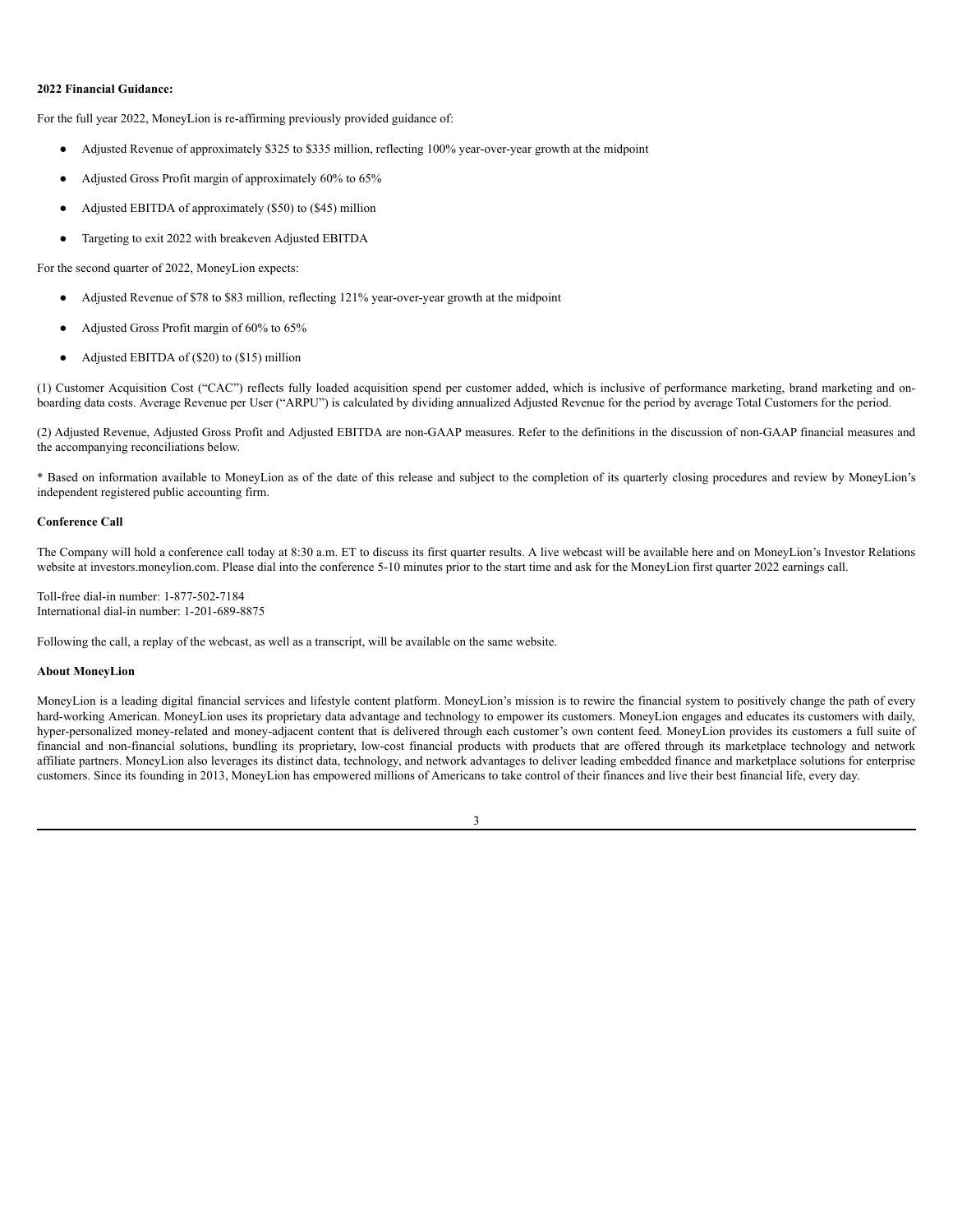MoneyLion is headquartered in New York City, with offices in Jersey City, Kuala Lumpur, Santa Monica and Sioux Falls.

For more information about the company, visit www.moneylion.com. For investor information and updates, visit investors.moneylion.com and follow @MoneyLionIR on **Twitter** 

#### **Forward-Looking Statements**

The information in this press release includes "forward-looking statements" within the meaning of the "safe harbor" provisions of the United States Private Securities Litigation Reform Act of 1995. Forward-looking statements may be identified by the use of words such as "estimate," "plan," "project," "forecast," "intend," "will," "expect," "anticipate," "believe," "seek," "target" or other similar expressions that predict or indicate future events or trends or that are not statements of historical matters. These forward-looking statements include, but are not limited to, statements regarding, among other things, MoneyLion's financial position, results of operations, cash flows, prospects and growth strategies. These statements are based on various assumptions, whether or not identified in this press release, and on the current expectations of MoneyLion's management, are subject to a number of risks and uncertainties and are not predictions of actual performance. Actual events and circumstances are difficult or impossible to predict and will differ from assumptions. Many actual events and circumstances are beyond the control of MoneyLion. Factors that could cause actual results and outcomes to differ from those reflected in forward-looking statements include, among other things, factors relating to the business, operations and financial performance of MoneyLion, including market conditions and global and economic factors beyond MoneyLion's control, including the COVID-19 pandemic; intense and increasing competition in the industries in which MoneyLion and its subsidiaries, including Malka Media Group LLC ("MALKA") and Even Financial Inc. ("Even Financial"), operate, and demand for and consumer confidence in MoneyLion's products and services, including as a result of any adverse publicity concerning MoneyLion; MoneyLion's ability to realize strategic objectives and avoid difficulties and risks of any acquisitions, strategic investments, entries into new businesses, joint ventures, divestitures and other transactions; MoneyLion's reliance on third parties to provide services; MoneyLion's ability to service loans or advances properly and the performance of the loans and other receivables originated through MoneyLion's platform; MoneyLion's ability to raise financing in the future, to comply with restrictive covenants related to its long-term indebtedness and to manage the effects of changes in the cost of capital; MoneyLion's success in retaining or recruiting, or changing as required, its officers, key employees and directors, including MALKA's ability to retain its content creators; MoneyLion's ability to comply with the extensive and evolving laws and regulations applicable to its business; risks related to the proper functioning of MoneyLion's IT systems and data storage, including as a result of cyberattacks and other security breaches or disruptions suffered by MoneyLion or third parties upon which it relies; MoneyLion's ability to protect its intellectual property rights; MoneyLion's ability to comply with laws and regulations applicable to its business and the outcome of any legal or governmental proceedings that may be instituted against MoneyLion; MoneyLion's ability to establish and maintain an effective system of internal controls over financial reporting; and MoneyLion's ability to maintain the listing of MoneyLion's Class A common stock and of MoneyLion's publicly traded warrants to purchase MoneyLion Class A common stock on the New York Stock Exchange and any volatility in the market price of MoneyLion's securities. There may be additional risks that MoneyLion presently knows or that MoneyLion currently believes are immaterial that could also cause actual results to differ from those contained in the forward-looking statements. In addition, forward-looking statements reflect MoneyLion's expectations, plans or forecasts of future events and views as of the date of this press release. MoneyLion anticipates that subsequent events and developments will cause its assessments to change. However, while MoneyLion may elect to update these forward-looking statements at some point in the future, MoneyLion specifically disclaims any obligation to do so. These forward-looking statements should not be relied upon as representing MoneyLion's assessments as of any date subsequent to the date of this press release. Accordingly, undue reliance should not be placed upon the forward-looking statements.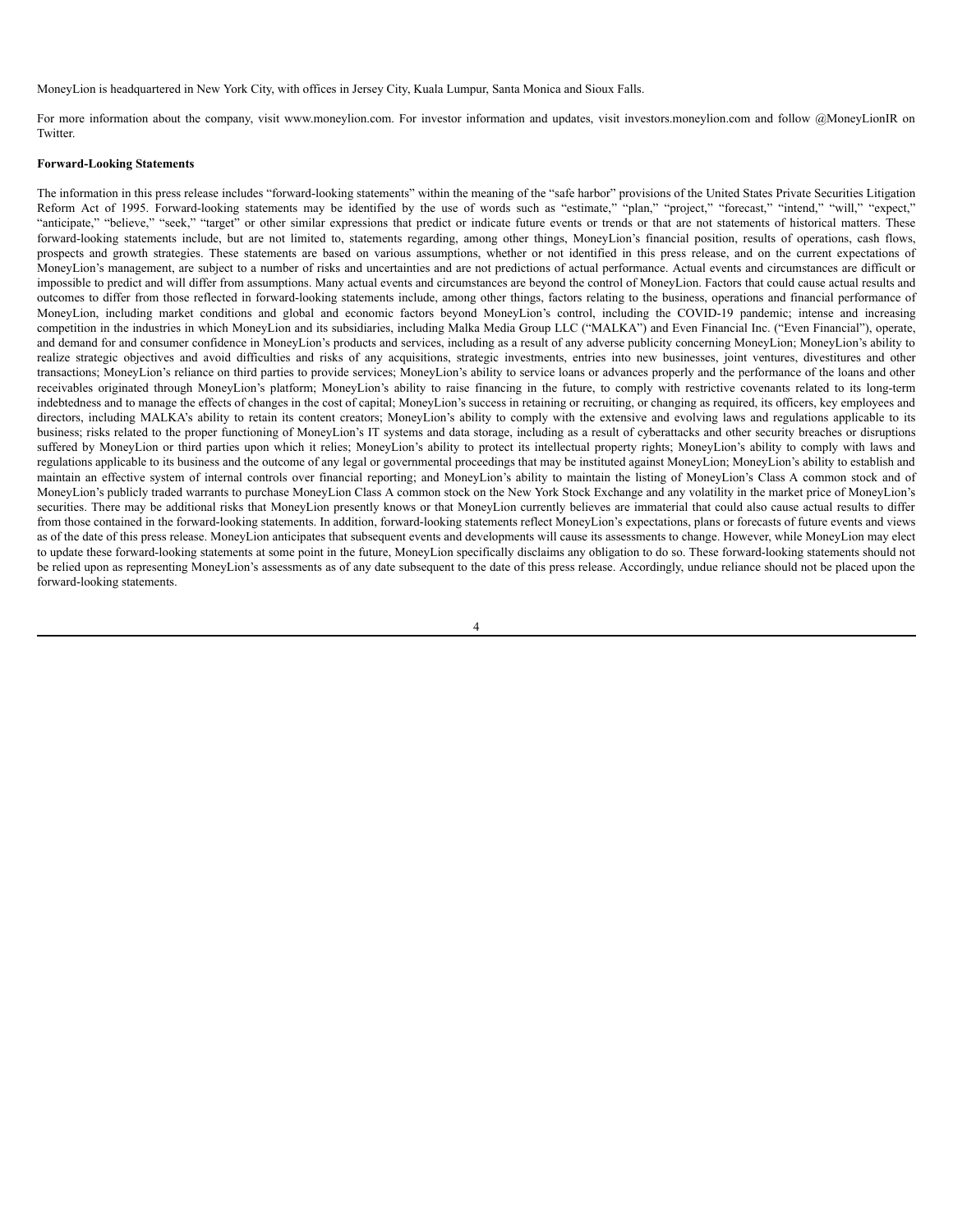#### **Financial Information; Non-GAAP Financial Measures**

Some of the financial information and data contained in this press release, such as Adjusted Revenue, Adjusted Gross Profit and Adjusted EBITDA, have not been prepared in accordance with United States generally accepted accounting principles ("GAAP"). MoneyLion management uses these non-GAAP measures for various purposes, including as measures of performance and as a basis for strategic planning and forecasting. MoneyLion believes these non-GAAP measures of financial results provide relevant and useful information to management and investors regarding certain financial and business trends relating to MoneyLion's results of operations. MoneyLion's method of determining these non-GAAP measures may be different from other companies' methods and, therefore, may not be comparable to those used by other companies and MoneyLion does not recommend the sole use of these non-GAAP measures to assess its financial performance. MoneyLion management does not consider these non-GAAP measures in isolation or as an alternative to financial measures determined in accordance with GAAP. The principal limitation of these non-GAAP financial measures is that they exclude significant expenses and income that are required by GAAP to be recorded in MoneyLion's financial statements. In addition, they are subject to inherent limitations as they reflect the exercise of judgments by management about which expense and income are excluded or included in determining these non-GAAP financial measures. In order to compensate for these limitations, management presents non-GAAP financial measures in connection with GAAP results. You should review MoneyLion's financial statements, which are included in MoneyLion's filings with the U.S. Securities and Exchange Commission, and not rely on any single financial measure to evaluate MoneyLion's business.

Reconciliations of these non-GAAP financial measures to the most directly comparable GAAP measure are set forth below. To the extent that forward-looking non-GAAP financial measures are provided, they are presented on a non-GAAP basis without reconciliations of such forward-looking non-GAAP measures, due to the inherent difficulty in forecasting and quantifying certain amounts that are necessary for such reconciliation, which could be material based on historical adjustments. Accordingly, a reconciliation is not available without unreasonable effort.

#### **Definitions:**

Adjusted Revenue: A non-GAAP measure, defined as total revenues, net plus amortization of loan origination costs less provision for loss on membership receivables, provision for loss on fees receivables and revenue derived from phased out products.

Adjusted Gross Profit: A non-GAAP measure, defined as gross profit less revenue derived from phased out products.

Adjusted EBITDA: A non-GAAP measure, defined as net income (loss) plus interest expense related to corporate debt, income tax expense (benefit), depreciation and amortization expense, change in fair value of warrants, change in fair value of subordinated convertible notes, change in fair value of contingent consideration from mergers and acquisitions, stock-based compensation and one-time expenses less origination financing cost of capital.

Total Customers: Defined as customers that have opened at least one account, including banking, membership subscription, secured personal loan, Instacash advance, managed investment account, cryptocurrency account or affiliate product. Total Customers also include customers that have submitted for, received and clicked on at least one offer, including loans, credit cards, mortgages, savings and insurance products, from a financial institution partner through our Even Financial marketplace.

Total Products: Defined as the total number of products that our Total Customers have opened including banking, membership subscription, secured personal loan, Instacash advance, managed investment account, cryptocurrency account, affiliate product, or signed up for our financial tracking services (with either credit tracking enabled or external linked accounts), whether or not the customer is still registered for the product. Total Products also include products that our Total Customers have submitted for, received and clicked on through our Even Financial marketplace. If a customer has funded multiple secured personal loans or Instacash advances or submitted for, received and clicked on multiple products through our Even Financial marketplace, it is only counted once for each product type.

Total Originations: Defined as the dollar volume of the secured personal loans originated and Instacash advances funded within the stated period.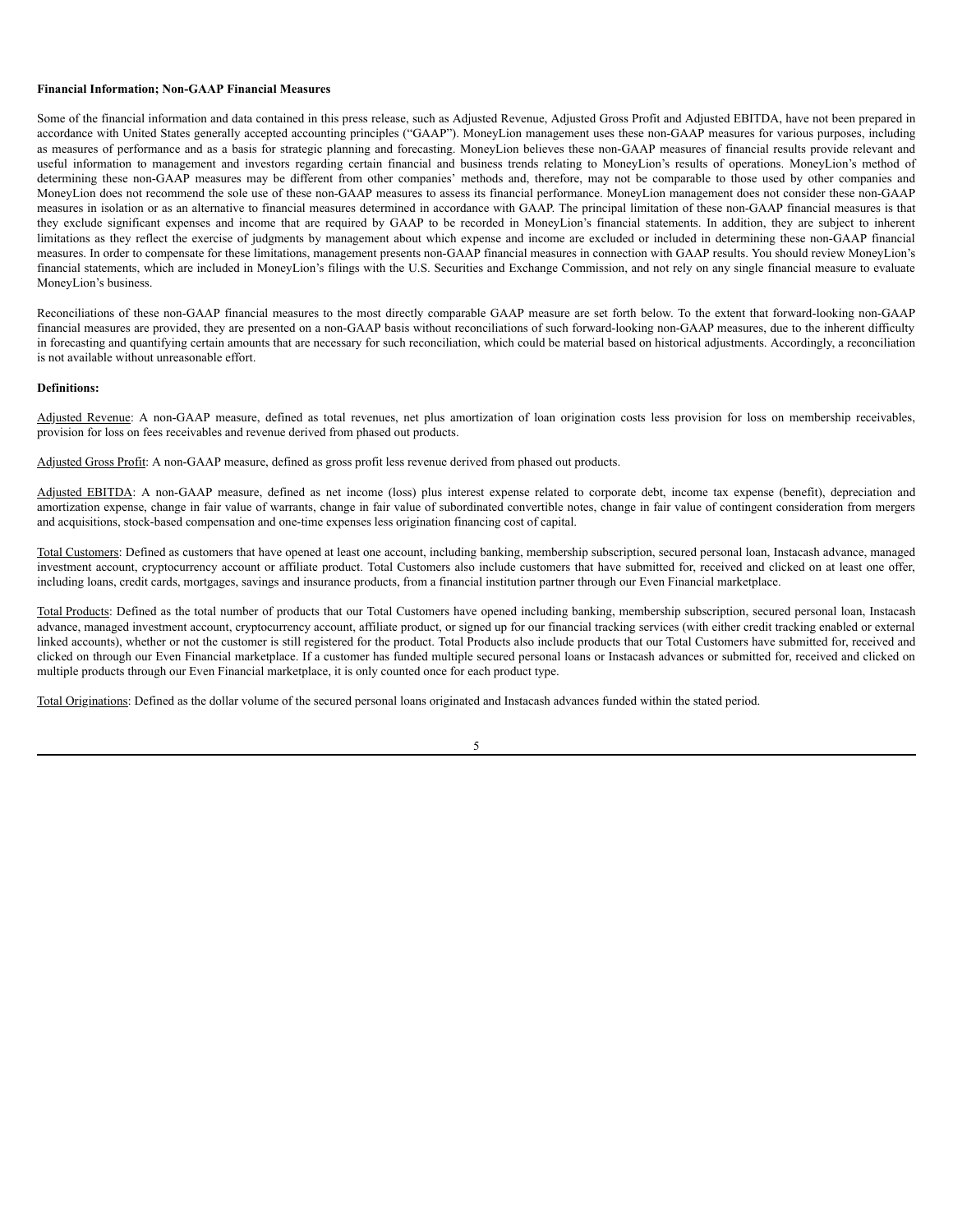## **MONEYLION, INC AND SUBSIDIARIES CONSOLIDATED STATEMENTS OF OPERATIONS** (in thousands) (unaudited)

|                                                                                | <b>Three Months Ended</b><br>March 31, |              |
|--------------------------------------------------------------------------------|----------------------------------------|--------------|
|                                                                                | 2022                                   | 2021         |
| Revenue                                                                        |                                        |              |
| Service and subscription revenue                                               | 67,146<br>S.                           | \$<br>31,468 |
| Net interest income on loan receivables                                        | 2,568                                  | 1,662        |
| Total revenue, net                                                             | 69,714                                 | 33,130       |
| <b>Operating expenses</b>                                                      |                                        |              |
| Provision for credit losses on consumer receivables                            | 23,044                                 | 5,708        |
| Compensation and benefits                                                      | 22,043                                 | 7,057        |
| Marketing                                                                      | 11,563                                 | 4,363        |
| Direct costs                                                                   | 21,204                                 | 9,903        |
| Professional services                                                          | 7,288                                  | 3,586        |
| Technology-related costs                                                       | 4,505                                  | 2,199        |
| Other operating expenses                                                       | 10,769                                 | 1,082        |
| <b>Total operating expenses</b>                                                | 100,416                                | 33,898       |
| Net loss before other (expense) income and income taxes                        | (30,702)                               | (768)        |
| Interest expense                                                               | (6, 174)                               | (1, 471)     |
| Change in fair value of warrant liability                                      | 3,910                                  | (31,230)     |
| Change in fair value of subordinated convertible notes                         |                                        | (39, 939)    |
| Change in fair value of contingent consideration from mergers and acquisitions | (682)                                  |              |
| Other (expense) income                                                         | (916)                                  | 27           |
| Net loss before income taxes                                                   | (34, 564)                              | (73, 381)    |
| Income tax (benefit) expense                                                   | (34,695)                               | 25           |
| <b>Net loss</b>                                                                | 131                                    | (73, 406)    |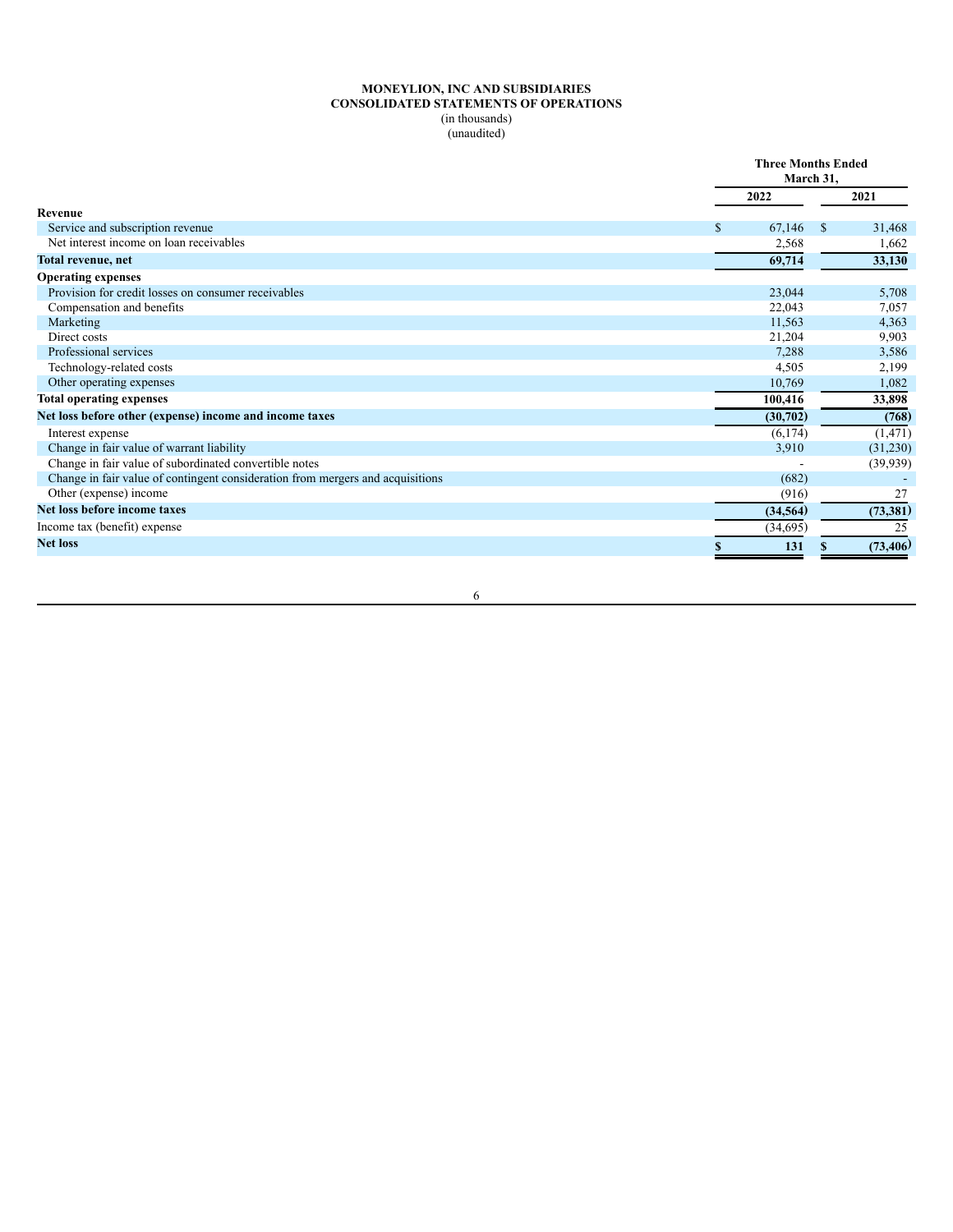# **CONSOLIDATED BALANCE SHEETS**

(in thousands) (unaudited)

|                                                                                                                                                                                                                                                                                                                  | March 31,<br>2022 |              | December 31,<br>2021 |
|------------------------------------------------------------------------------------------------------------------------------------------------------------------------------------------------------------------------------------------------------------------------------------------------------------------|-------------------|--------------|----------------------|
| Assets                                                                                                                                                                                                                                                                                                           |                   |              |                      |
| Cash                                                                                                                                                                                                                                                                                                             | \$<br>185,009     | $\mathbb{S}$ | 201,763              |
| Restricted cash, including amounts held by variable interest entities (VIEs) of \$61,888 and \$39,396                                                                                                                                                                                                            | 63,978            |              | 44,461               |
| Consumer receivables                                                                                                                                                                                                                                                                                             | 153,634           |              | 153,741              |
| Allowance for credit losses on consumer receivables                                                                                                                                                                                                                                                              | (22, 291)         |              | (22, 323)            |
| Consumer receivables, net, including amounts held by VIEs of \$128,895 and \$92,796                                                                                                                                                                                                                              | 131,343           |              | 131,418              |
| Enterprise receivables                                                                                                                                                                                                                                                                                           | 14,207            |              | 6,002                |
| Property and equipment, net                                                                                                                                                                                                                                                                                      | 2,140             |              | 1,801                |
| Intangible assets, net                                                                                                                                                                                                                                                                                           | 212,948           |              | 25,124               |
| Goodwill                                                                                                                                                                                                                                                                                                         | 161,678           |              | 52,541               |
| Other assets                                                                                                                                                                                                                                                                                                     | 37,932            |              | 28,428               |
| <b>Total assets</b>                                                                                                                                                                                                                                                                                              | \$<br>809,235     | S            | 491,538              |
| <b>Liabilities and Stockholders' Equity</b>                                                                                                                                                                                                                                                                      |                   |              |                      |
| Liabilities:                                                                                                                                                                                                                                                                                                     |                   |              |                      |
| Secured loans                                                                                                                                                                                                                                                                                                    | 88,290            |              | 43,591               |
| Accounts payable and accrued liabilities                                                                                                                                                                                                                                                                         | 45,208            |              | 36,868               |
| Warrant liability                                                                                                                                                                                                                                                                                                | 4,350             |              | 8,260                |
| Other debt, including amounts held by VIEs of \$152,625 and \$143,000                                                                                                                                                                                                                                            | 152,625           |              | 143,000              |
| Other liabilities                                                                                                                                                                                                                                                                                                | 75,570            |              | 26,585               |
| <b>Total liabilities</b>                                                                                                                                                                                                                                                                                         | 366,043           |              | 258,304              |
| Commitments and contingencies (Note 17)                                                                                                                                                                                                                                                                          |                   |              |                      |
| Stockholders' equity:                                                                                                                                                                                                                                                                                            |                   |              |                      |
| Class A Common Stock, \$0.0001 par value; 2,000,000,000 shares authorized as of March 31, 2022 and December 31, 2021,<br>236,520,057 and 235,550,057 issued and outstanding, respectively, as of March 31, 2022 and 231,452,448 and 230,482,448<br>issued and outstanding, respectively, as of December 31, 2021 | 24                |              | 23                   |
| Convertible preferred stock (Series A), \$0.0001 par value; 200,000,000 and 0 shares authorized as of March 31, 2022 and                                                                                                                                                                                         |                   |              |                      |
| December 31, 2021, respectively, 28,693,931 shares issued and outstanding as of March 31, 2022 and 0 shares issued and                                                                                                                                                                                           |                   |              |                      |
| outstanding as of December 31, 2021                                                                                                                                                                                                                                                                              | 3                 |              |                      |
| Additional paid-in capital                                                                                                                                                                                                                                                                                       | 917,038           |              | 708,175              |
| Accumulated deficit                                                                                                                                                                                                                                                                                              | (464, 173)        |              | (465, 264)           |
| Treasury stock at cost, 970,000 shares at March 31, 2022 and December 31, 2021                                                                                                                                                                                                                                   | (9,700)           |              | (9,700)              |
| Total stockholders' equity                                                                                                                                                                                                                                                                                       | 443,192           |              | 233,234              |
| Total liabilities and stockholders' equity                                                                                                                                                                                                                                                                       | 809,235           |              | 491,538              |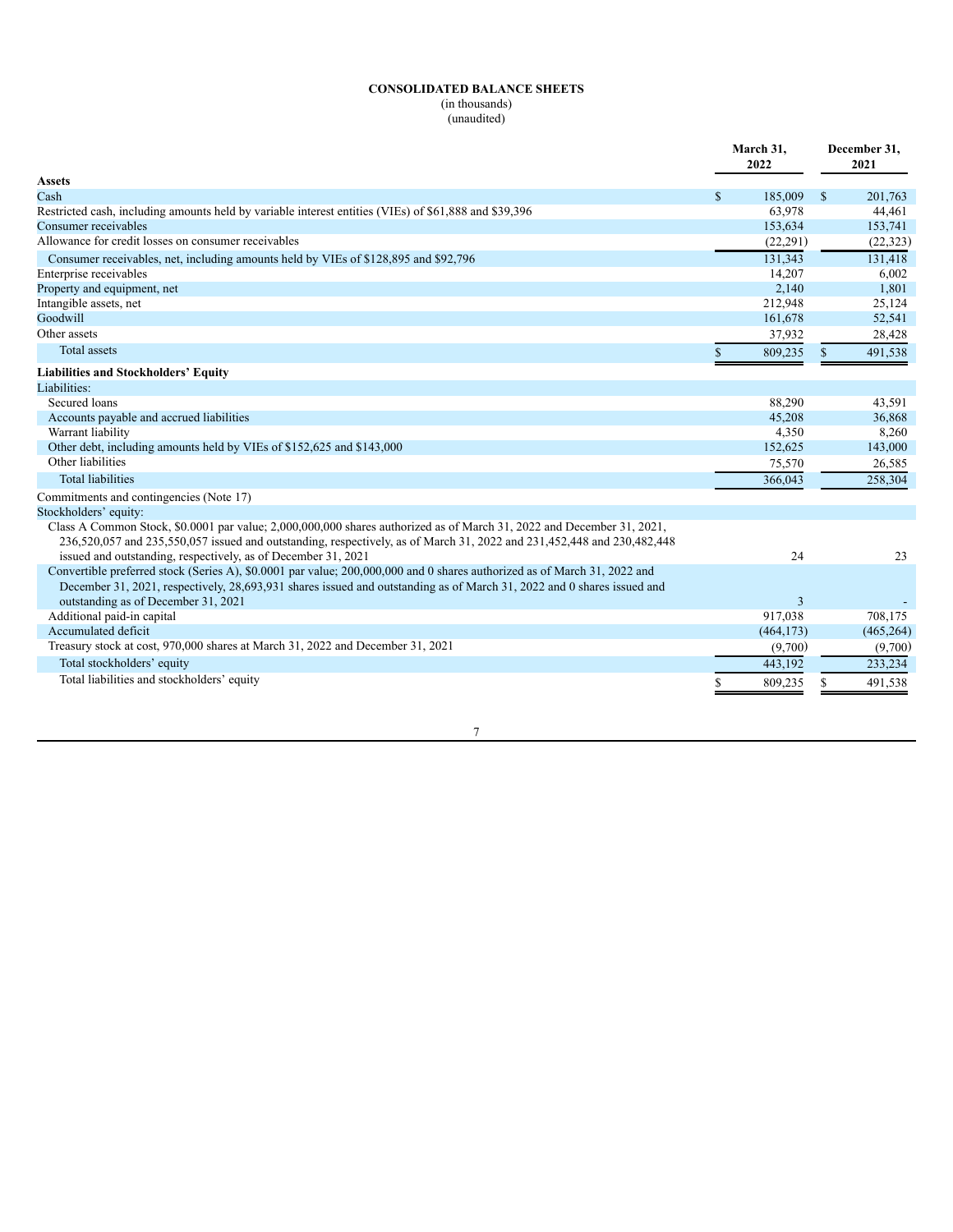## **MONEYLION, INC AND SUBSIDIARIES RECONCILIATION OF REVENUE TO ADJUSTED REVENUE** (in thousands) (unaudited)

|                                                            | <b>Three Months Ended</b><br>March 31, |  |        |
|------------------------------------------------------------|----------------------------------------|--|--------|
|                                                            | 2022                                   |  | 2021   |
| Total revenues, net                                        | 69,714                                 |  | 33,130 |
| Add back:                                                  |                                        |  |        |
| Amortization of loan origination costs                     | 324                                    |  | 81     |
| Less:                                                      |                                        |  |        |
| Provision for loss on receivables - membership receivables | (1, 541)                               |  | (234)  |
| Provision for loss on receivables - fees receivables       | (2,001)                                |  | (615)  |
| Revenue derived from products that have been phased out    | (20)                                   |  | 124    |
| <b>Adjusted Revenue</b>                                    | 66,477                                 |  | 32,485 |

## **MONEYLION, INC AND SUBSIDIARIES**

# **RECONCILIATION OF REVENUE TO ADJUSTED GROSS PROFIT**

(in thousands)

(unaudited)

|                                                            |              | <b>Three Months Ended</b><br>March 31, |  |  |
|------------------------------------------------------------|--------------|----------------------------------------|--|--|
|                                                            | 2022         | 2021                                   |  |  |
|                                                            |              | (in thousands)                         |  |  |
| Total revenue, net                                         | 69,714<br>\$ | 33,130<br><sup>\$</sup>                |  |  |
| Less:                                                      |              |                                        |  |  |
| Cost of Sales                                              |              |                                        |  |  |
| Direct costs                                               | (21,204)     | (9,903)                                |  |  |
| Provision for loss on receivables - membership receivables | (1, 541)     | (234)                                  |  |  |
| Provision for loss on receivables - fees receivables       | (2,001)      | (615)                                  |  |  |
| Technology related costs                                   | (2,461)      | (1, 406)                               |  |  |
| Professional services                                      | (1,056)      | (741)                                  |  |  |
| Compensation and benefits                                  | (1,014)      | (886)                                  |  |  |
| Other operating expenses                                   | (104)        | (50)                                   |  |  |
| <b>Gross Profit</b>                                        | 40,333       | 19,294                                 |  |  |
| Less:                                                      |              |                                        |  |  |
| Revenue derived from products that have been phased out    |              | (20)<br>124                            |  |  |
| <b>Adjusted Gross Profit</b>                               | 40,314       | 19,418                                 |  |  |
|                                                            |              |                                        |  |  |